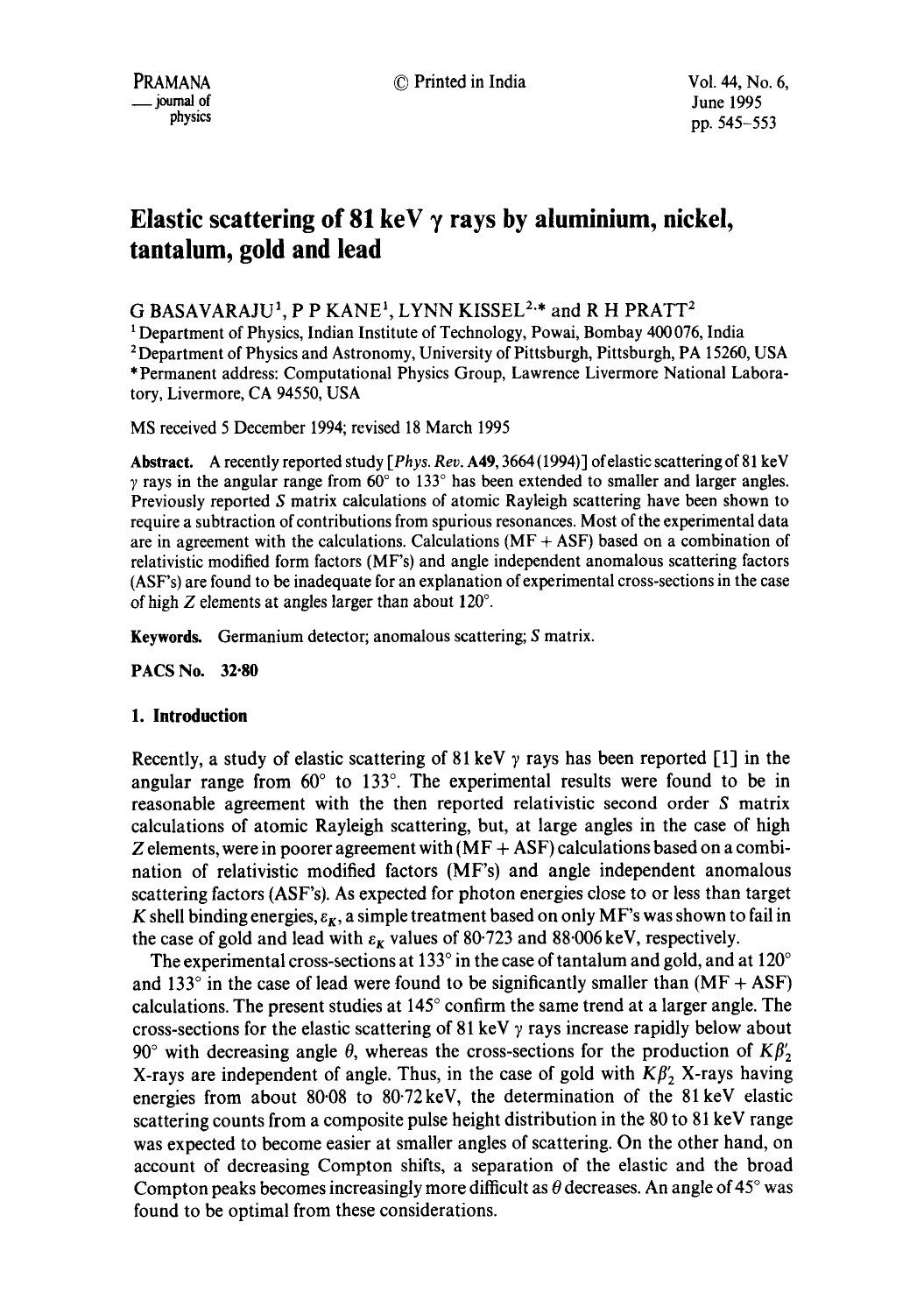## *G Basavaraju et al*

Previously reported S matrix calculations were shown to require a subtraction of contributions from "spurious" resonances, which are particularly significant when the photon energy is close to an inner shell threshold. These features and the new calculations are described in § 2. Important details relevant to the new measurements are mentioned in § 3. The experimental and theoretical results at six angles from  $45^\circ$  to 145 $\degree$ , including some of the earlier ones, are presented in §4.

## **2. Theoretical calculations**

The elastic scattering cross-sections have been calculated for isolated atoms, since solid state environment effects are not expected to be significant for values of the momentum transfer parameter  $x = \frac{\sin(\theta/2)}{\lambda(\mathbf{A})}$  larger than about 2.5 relevant for the present study. The relativistic calculations have been performed in the independent particle approximation for bound electrons. The scattering amplitude for each atomic electron is evaluated separately and is summed so as to obtain the atomic Rayleigh amplitude. In the second order S matrix treatment, the contribution of each electron involves a sum over a complete set of intermediate states (bound and continuum) of the single particle Hamiltonian. As pointed out in [21, transitions to intermediate bound states correspond to resonances in the individual electron amplitude. The resonant contribution from an electron in a bound state (a) involving an intermediate occupied state (b) is cancelled by the resonance in the amplitude for scattering from an electron in state (b) involving the intermediate state (a). These cancelling resonances are called "spurious" resonances. The scattering amplitude of an electron is small below the resonance regime and is proportional to the square of the photon energy in the low energy limit. When the photon energy is larger than the photoionization threshold associated with a given electron, the scattering amplitude for that electron is close to  $r_0$  in the forward direction but generally becomes small for scattering vectors  $[$  = (momentum transfers)/h] large compared to the inverse of the radius of the orbital. Here,  $r_0$  is  $e^2/mc^2$ , *e* is the electron charge, m is the mass of an electron, c is the speed of light and  $h = 2\pi\hbar$  is Planck's constant. Note that the amplitude is not small in the vicinity of a real or a spurious resonance.

The scattering amplitude at a given finite angle due to weakly bound outer electrons generally drops rapidly with increasing photon energy, hr. Thus approximate estimates of outer electron contributions are adequate and are frequently obtained in the relativistic modified form factor (MF) approximation, whereas it is necessary to treat inner electron shells by S matrix methods. Such a procedure was adopted in many earlier calculations  $[e.g. 1, 2]$ .

However, the (MF) approximation omits spurious resonances and hence does not provide the proper cancellation with the spurious resonances of the S matrix calculation for the inner shells. The resulting errors become particularly significant when the photon energy is close to an inner shell threshold. Under these circumstances, it is better to first subtract the spurious resonances in the inner shell contributions and to ensure that the amplitude for each shell is finite except for real observable resonances at transitions into unfilled shells. The bound-bound resonant term in each amplitude is calculated with the help of the formulae given in § 2.1 of ref. [2]. Further, as described in ref. [1], it is necessary to adopt a photon energy shifting procedure near an inner shell threshold in order to correctly position the anomalous scattering regime with a rapidly varying amplitude. As in ref.  $[1]$ , the inner subshells with binding energies larger than  $h\nu/300$  were treated by S matrix methods and the (MF) approximation was used for the outer shells.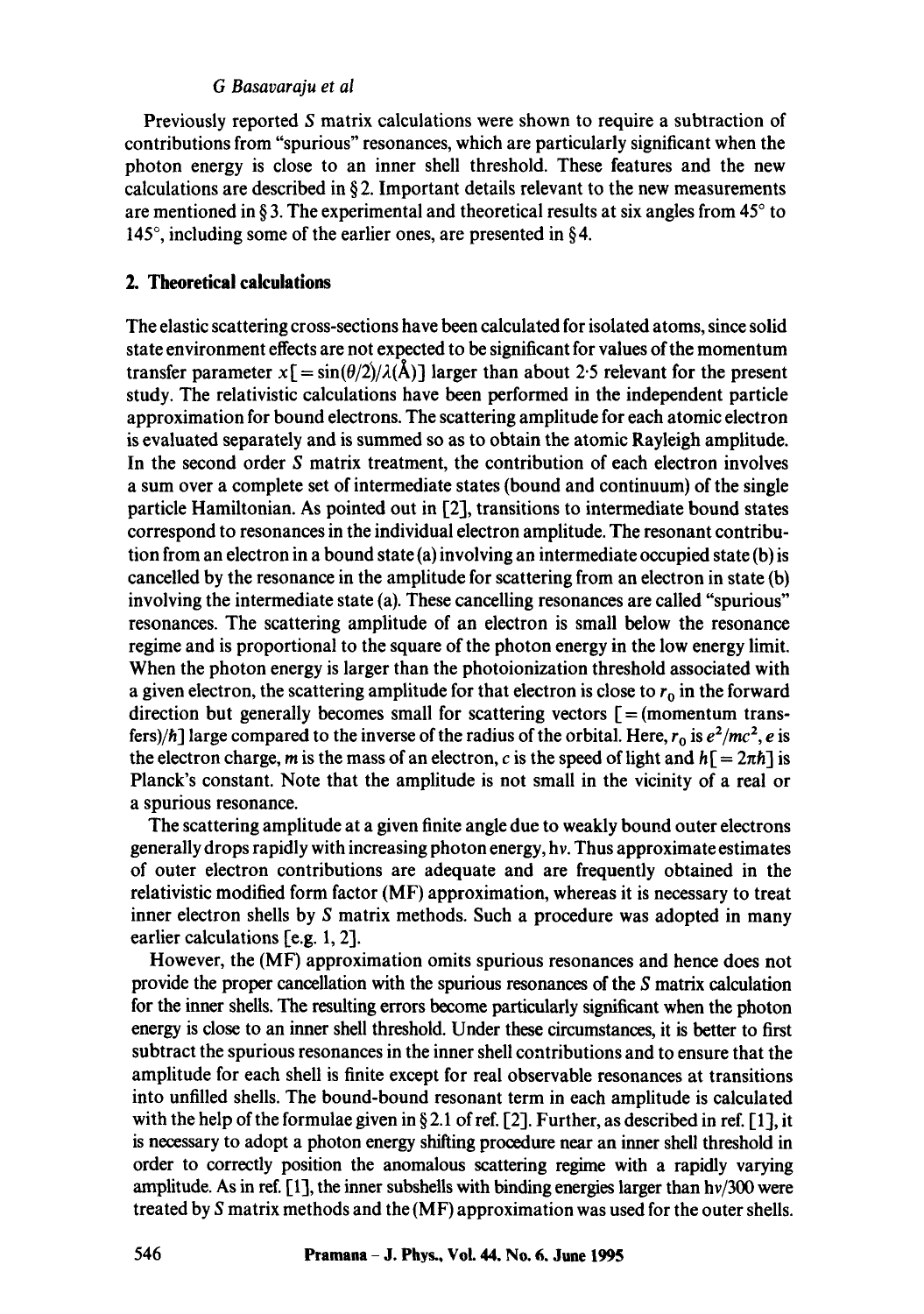**Table 1.** Cross-sections for elastic scattering of 81 keV  $\gamma$  rays in 10<sup>-24</sup> cm<sup>2</sup>/sr. The theoretical values are obtained by the coherent addition of nuclear Thomson and atomic Rayleigh contributions. The values  $(MF + ASF)$  in column 2 have been obtained on the basis of a combination of relativistic modified form factors (MF) and angle independent anomalous scattering factors (ASF). The cross-sections calculated by the relativistic second order S matrix treatment after subtraction of contributions of spurious resonances are given in column 3. The term SR indicates these contributions. The experimental cross-sections  $\sigma_{\text{ext}}$  along with errors  $\pm \Delta$  appear in column 4. Note that the experimental values marked with a  $*$  for angles between 60 $^{\circ}$ and 133° are the same as those in ref. [1]. If  $\sigma_s$  is the calculated S matrix cross-section in column 3 and  $\chi_s = (\sigma_{s, m} - \sigma_s)/\Delta$ ,  $\chi_s^2$  is listed in the last column. The average values of  $\chi^2$  for Al, Ni, Ta, Au and Pb are 0.46, 2.9, 0.09, 0.52 and 1.2, respectively. The average values of similarly defined  $(\chi_{MF+ASF})^2$  are 0-46, 4-2, 1.5, 1.7 and 6.5, respectively.

| $\pmb{\theta}$<br>(deg) | Calculated cross section<br>(b/sr) |                                        |                              |             |
|-------------------------|------------------------------------|----------------------------------------|------------------------------|-------------|
|                         | $(MF + ASF)$                       | S matrix<br>(after SR,<br>subtraction) | $\sigma_{\text{expt}}(b/sr)$ | $\chi_s^2$  |
| $\mathcal{A}$ l         |                                    |                                        |                              |             |
| 45                      | 0.0577                             | 0.0573                                 | $0.0550 \pm 0.0038$          | 0.37        |
| 60                      | 0.0241                             | 0.0238                                 | $0.0222 \pm 0.0026*$         | 0.38        |
| 90                      | 0.00510                            | 0.00504                                | $0.00582 \pm 0.00070*$       | $1-2$       |
| 120                     | 0.00237                            | 0.00235                                | 0.00263 $\pm$ 0.00033*       | 0.72        |
| 133                     | 0.00206                            | 0.00203                                | $0.00196 \pm 0.00030*$       | 0.05        |
| 145                     | 0.00190                            | 0.00186                                | $0.00183 \pm 0.00033$        | 0.01        |
| Ni                      |                                    |                                        |                              |             |
| 45                      | 0.409                              | 0.401                                  | $0.480 \pm 0.034$            | 5.4         |
| 60                      | 0.147                              | 0.141                                  | $0.125 \pm 0.011*$           | 2.1         |
| 90                      | 0.0571                             | 0.0544                                 | $0.0570 \pm 0.0043*$         | 0.37        |
| 120                     | 0.0501                             | 0.0477                                 | $0.0505 \pm 0.0040*$         | 0.49        |
| 133                     | 0.0524                             | 0.0495                                 | $0.0397 + 0.0042*$           | $5-4$       |
| 145                     | 00549                              | 0.0514                                 | $0.0430 \pm 0.0043$          | 3.8         |
| Ta                      |                                    |                                        |                              |             |
| 45                      | 6.31                               | $6 - 12$                               | $6.05 \pm 0.42$              | $0 - 03$    |
| 60                      | 2.49                               | 2.35                                   | $2.35 \pm 0.20*$             | 0.00        |
| 90                      | 0.907                              | 0.839                                  | $0.843 \pm 0.096*$           | 0.00        |
| 120                     | 0.836                              | 0.761                                  | $0.741 \pm 0.082*$           | 0.06        |
| 133                     | 0.893                              | 0.799                                  | $0.783 \pm 0.083*$           | 0.04        |
| 145                     | 0.953                              | 0.838                                  | $0.788 \pm 0.079$            | 0.40        |
| Au                      |                                    |                                        |                              |             |
| 45                      | 4.15                               | $4 - 03$                               | $4.18 \pm 0.46$              | 0.11        |
| 60                      | 1.43                               | 1.35                                   | $1.26 \pm 0.19*$             | 0.22        |
| 90                      | 0.445                              | 0.393                                  | $0.386 \pm 0.058*$           | $0 - 01$    |
| 120                     | 0.496                              | 0.423                                  | $0.549 \pm 0.082*$           | $2 - 4$     |
| 133                     | 0.579                              | 0.481                                  | $0.461 \pm 0.069*$           | 0.08        |
| 145                     | 0.663                              | 0.537                                  | $0.495 + 0.074$              | 0.32        |
| Pb                      |                                    |                                        |                              |             |
| 45                      | 6.74                               | 6.43                                   | $6.30 \pm 0.44$              | 0.09        |
| 60                      | 2.71                               | 2.50                                   | $2.21 \pm 0.17*$             | 2.9         |
| 90                      | 0.588                              | 0.523                                  | $0.518 \pm 0.045*$           | $0 - 01$    |
| 120                     | 0.399                              | 0.349                                  | $0.314 \pm 0.033*$           | $1 \cdot 1$ |
| 133                     | 0.400                              | 0.344                                  | $0.304 \pm 0.030*$           | 1.8         |
| 145                     | 0.409                              | 0.346                                  | $0.310 \pm 0.031$            | 1.3         |
|                         |                                    |                                        |                              |             |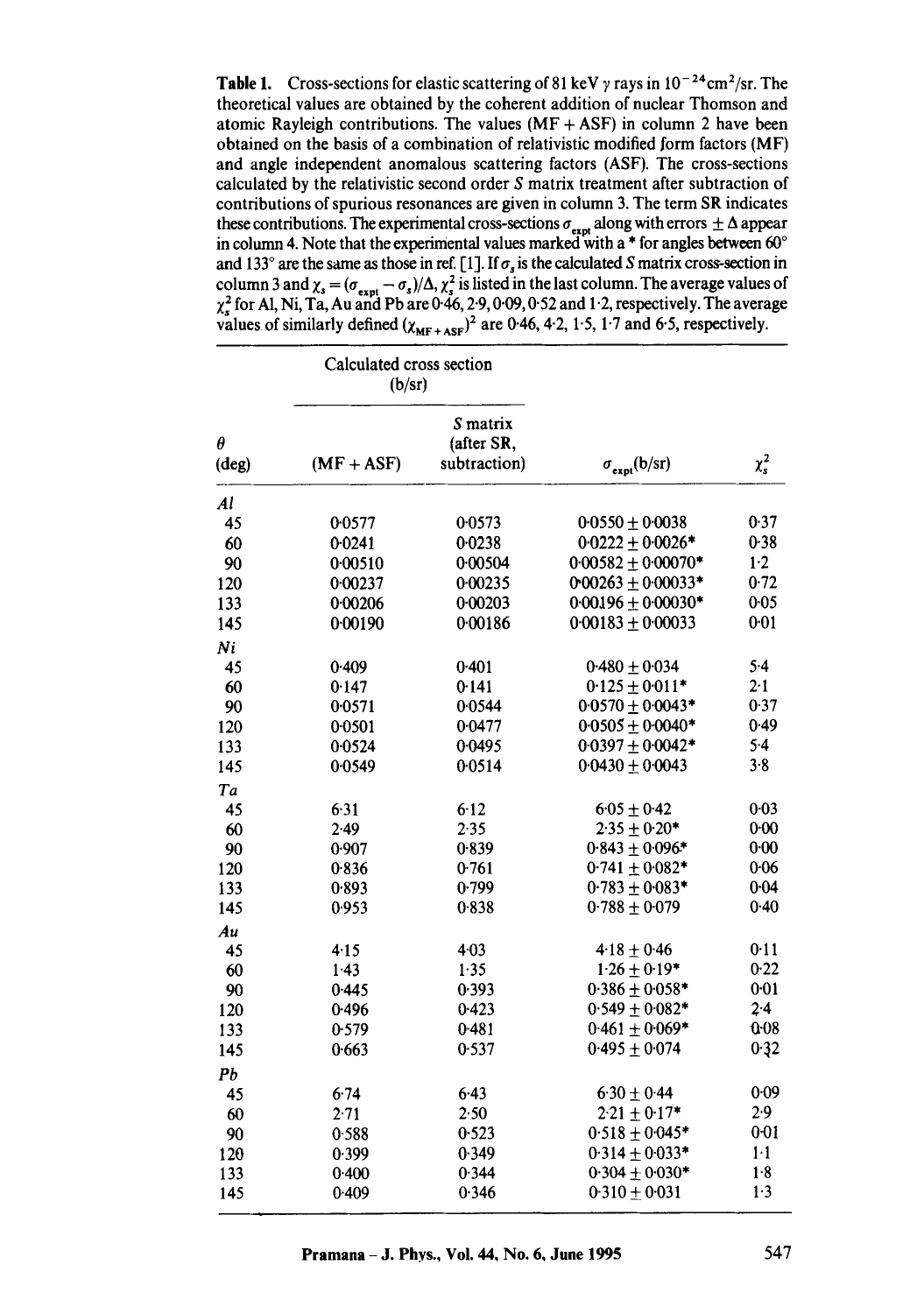## *G Basavaraju et al*

But unlike in ref. [1], spurious resonances in inner shell amplitudes were subtracted off. This procedure is efficient in terms of computation time and is also reliable [3].

The differences between cross-sections calculated before and after subtraction of spurious resonances depend on scattering angle and are of the order of  $0.1\%$ ,  $0.2\%$ , 0-6% and 1.5% for AI, Ni, Ta and Pb, respectively. However, the differences are as much as 13% at 60° in the case of gold with the value of  $\varepsilon_K$  within 275 eV of hv.

The sensitivity of the new calculations to the value of  $(hv - \varepsilon_k)$  was checked in the case of gold. For (hv -  $\varepsilon_K$ ) of (275  $\pm$  10)eV, the calculated cross-sections differed at most by  $\pm 0.9$ %. As seen from table 1, the (MF + ASF) results in column 2 are systematically larger than the S matrix values in column 3. The differences between columns 2 and 3 increase with increasing angle of scattering, and at  $145^\circ$  are about *2"2%,* 7-0%, 14%, 23% and 18% for AI, Ni, Ta, Au and Pb, respectively.

The (MF) cross-sections have been shown graphically in [1] over an extensive angular range, and are enormously larger than experimental values for gold and lead. For these reasons, these calculations are not listed in table 1.

#### **3. Measurements**

A thin  $133Ba$  source of about 20 mCi strength and 0.1 cm diameter provided 81 keV  $\gamma$  rays, a stronger intensity of 356 keV  $\gamma$  rays and weaker intensities of  $\gamma$  rays of 53.2, 79.6, 160.6, 223.1,276.4 and 383 keV [4]. A cylindrical brass shell of 15.5 cm diameter and 18 cm length contained lead shielding with the source at its centre. The  $\gamma$  rays from the source emerged through a collimator of 0.8 cm diameter and 10 cm length (figure 1). The heavy source assembly was mounted on a robust arm which could be rotated on a graduated base plate B of 45 cm radius about the vertical direction through the target centre. The source assembly could be moved horizontally along guiding rails towards or away from the target and vertically by screw-jacks. The beam line was more than 25 cm above the base plate. The source-target distance was 23 cm and 31 cm for 45° and 145 $\degree$  measurements, respectively. The 2.54  $\times$  2.54 cm targets of better than 99.5% purity were thin enough to ensure with the adopted orientations, a transmission larger than 0.55 for elastically scattered  $\gamma$  rays.

The distance from the target to the centre of the planar high purity germanium (HpGe) detector was fixed at 23 cm. The HpGe detector supplied by EG & G ORTEC had a diameter of  $1.6$  cm and a thickness of  $1.0$  cm, and was cooled in a cryostat with a 0-0127 cm thick beryllium entrance window. A cylindrically symmetric brass shell containing tightly packed tungsten carbide powder was used as the shield around the detector. The opening in front of the detector had a diameter of 2 cm. The detector shield was positioned horizontally on a thick brass plate which could be moved vertically by screw-jacks. The different mechanical parts were fabricated in the workshop of the Department of Physics in Indian Institute of Technology, Bombay.

The pulse height spectrum of  $\gamma$  rays of energies near 81 keV scattered by a 0.360 g/cm<sup>2</sup> nickel target is shown in figure 2. Note that the intensity of 79.6 keV  $\gamma$  rays is only about 8.14% of that of 81 keV  $\gamma$  rays [4]. A weak continuum due to higher energy  $\gamma$  rays underlying the 81 keV photopeak was subtracted in order to determine the net 81 keV elastic scattering counts  $N_{el}$  which were about 20 per hour at 145 $\degree$  in the case of aluminium and as high as 500 per hour at  $45^{\circ}$  in the case of nickel, whereas background counts varied from about 20 per hour at  $145^{\circ}$  to about 45 per hour at 45 $^{\circ}$ . The error in the estimation of the continuum was combined with the statistical error in order to determine the error in  $N_{el}$ . The procedures for the determination of elastic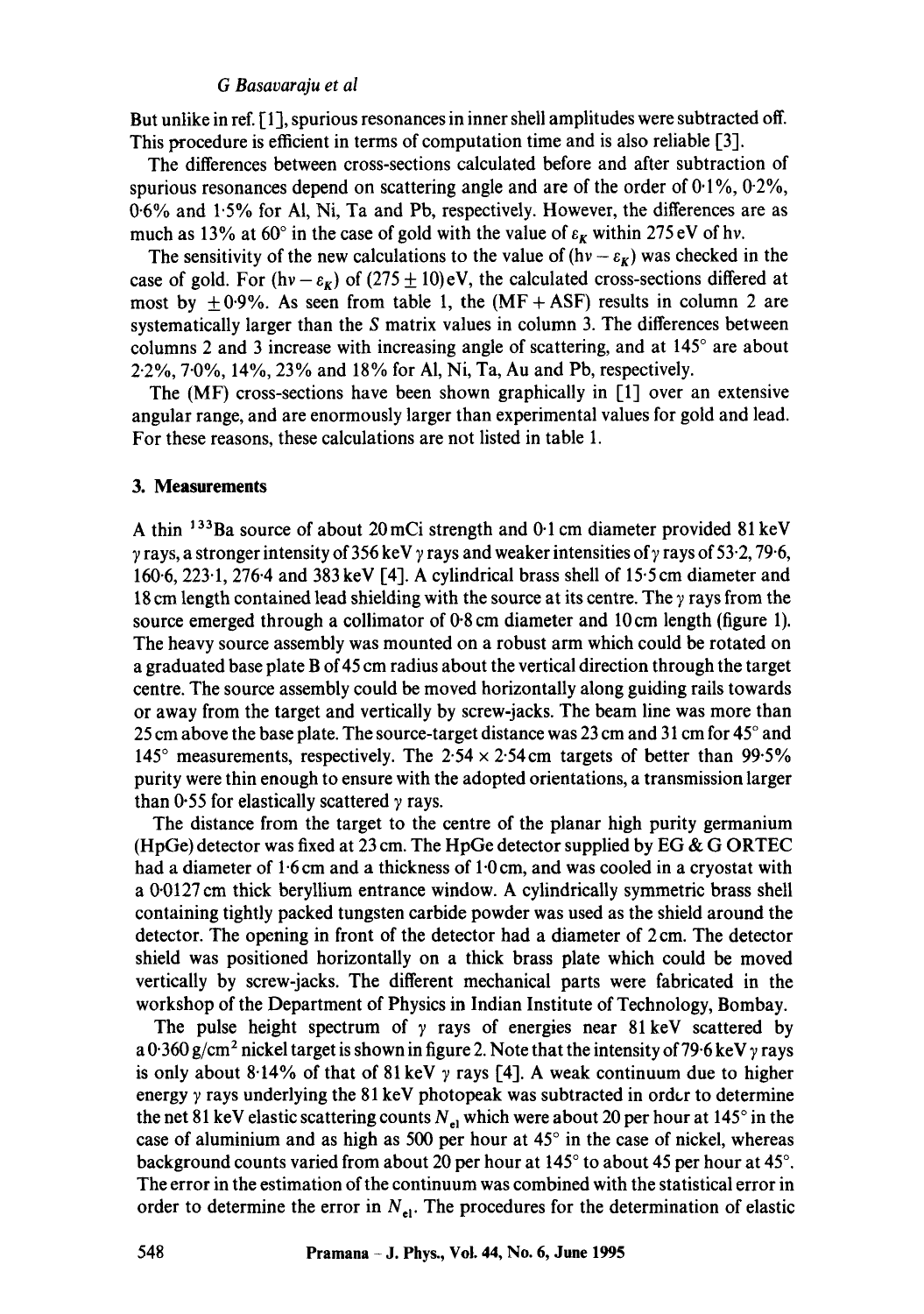*Elastic scattering of 81 keV 7 rays* 



**Figure 1.** Geometrical arrangement for the scattering experiment (see also  $\S$  3). The brass-lead shielding surrounding the source  $S$  and the brass-tungsten carbide shielding around the HpGe detector cryostat C are shown. The detector along with its shielding was kept fixed, whereas the distance of the source from the target T was varied from 23 cm for 45° measurements to 31 cm for 145°. The orientation of the target during 45° measurements is shown. But the angle between the incident beam direction and the target plane during  $145^\circ$  measurements was  $55^\circ$  and is not indicated in the interest of clarity of the figure. The source shielding was mounted on a robust arm which could be rotated on the graduated plate B around the vertical direction through the target centre. The height of the beam line above the base plate was larger than 25 cm.

scattering cross-sections have been described in detail  $[1, 5]$  but are summarized below in the interest of quick accessibility.

The elastic scattering counts,  $N_{el}$ , obtained with a target under study were compared with the Compton scattering counts,  $N_{\text{Comp}}$ , measured at the same angle with an aluminium target of the same area in order to determine the elastic scattering crosssections  $\sigma_{\text{expt}}$ . This procedure eliminated the need for the determination of the source strength, solid angles, and absolute values of detection efficiency and of target transmissions. The elastic scattering cross-sections were obtained with the help of (1).

$$
\frac{N_{\text{el}}}{N_{\text{Comp}}^{\text{Al}}} = \frac{M^t}{M^{\text{Al}}} \frac{A^{\text{Al}} T_{\text{81}}}{A^t} \frac{T_{\text{81}}}{T_{\text{Comp}}^{\text{Al}}} \frac{\varepsilon_{\text{81}}}{\varepsilon_{\text{Comp}}} \left[ \frac{d\sigma_{\text{cl}}^{\text{Al}}}{d\Omega} \right]^{-1} \frac{d\sigma_{\text{el}}}{d\Omega},\tag{1}
$$

where  $M<sup>t</sup>$  and  $M<sup>Al</sup>$  are the masses of the target under study and of aluminium, respectively,  $A^t$  and  $A^{A_1}$  are the atomic weights of the target and of aluminium,  $T_{81}$  and  $T_{\text{Comp}}^{\text{Al}}$  are the transmissions for 81 keV elastic scattering with the target and for corresponding Compton scattering with aluminium,  $\varepsilon_{81}$  and  $\varepsilon_{Comp}$  are the photopeak detection efficiencies for 81 keV and for the energy after Compton scattering, and  $d\sigma_{\text{Comp}}^{\text{Al}}/d\Omega$  is the Compton scattering cross-section of an aluminium atom for 81 keV  $\gamma$  rays. Since the binding energies of electrons in aluminium are much smaller than 81 keV, the last mentioned cross-section is obtained reliably  $[6]$  through the use of the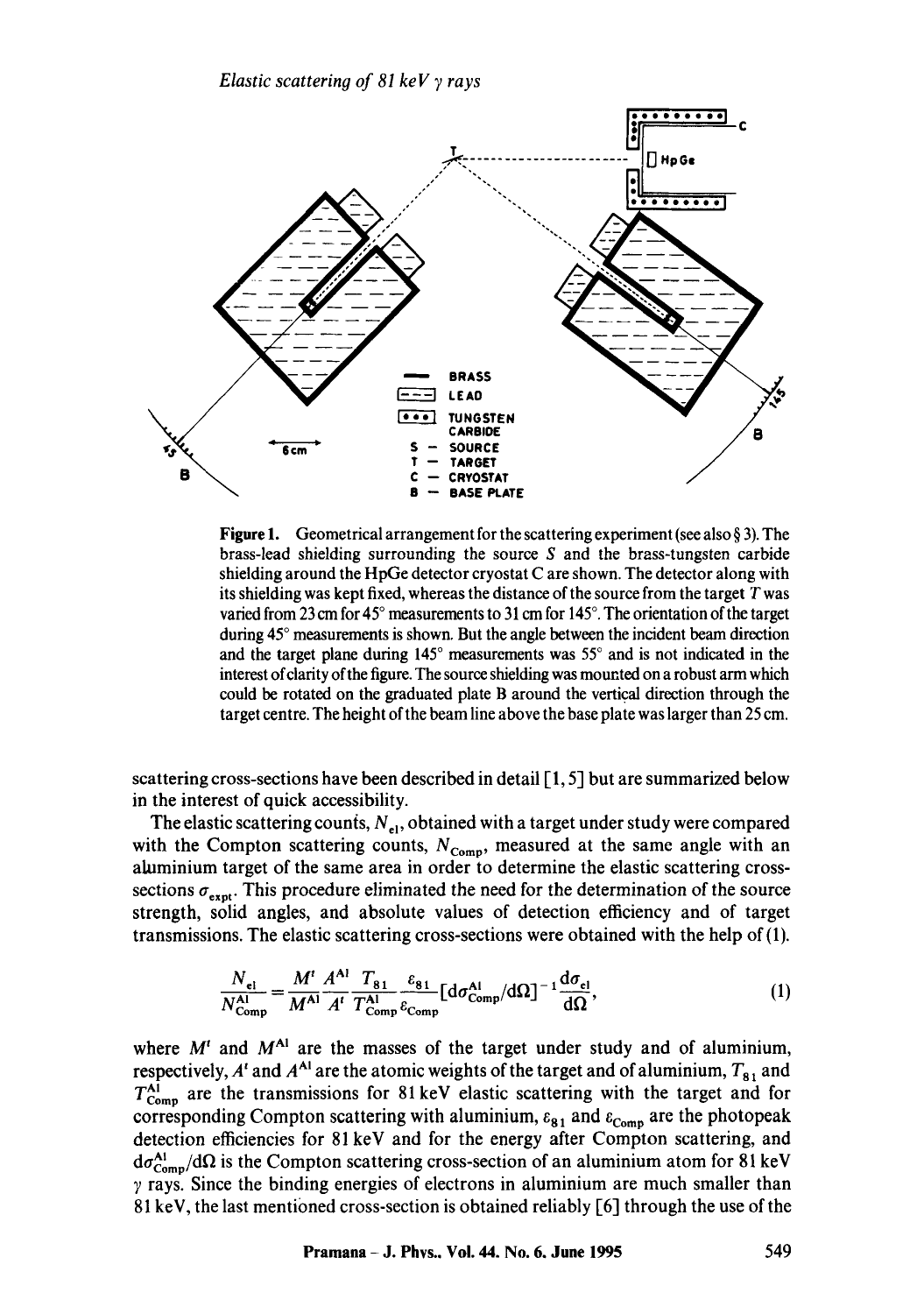

**Figure 2.** Net counts in the neighbourhood of 81 keV obtained at 45° with a nickel target in 9 h. The small peak corresponding to elastic scattering of the weak 79.6 keV  $\gamma$  ray intensity is indicated by an arrow.

incoherent scattering function  $S(x, Z)$ , where Z is the atomic number of the scattering atom and  $x$  is given by (2).

$$
x = \sin(\theta/2)/\lambda(\mathbf{A}),\tag{2}
$$

where  $\theta$  is the angle of scattering and  $\lambda(\hat{A})$  is the wavelength of the incident radiation in Å. In the case of aluminium, we get

$$
\frac{d\sigma_{\text{Comp}}^{\text{Al}}}{d\Omega} = \frac{d\sigma^{\text{KN}}}{d\Omega} S(x, Z = 13),\tag{3}
$$

where  $d\sigma^{KN}/d\Omega$  is the differential cross-section for Compton scattering by a free and stationary electron according to the well-known Klein-Nishina formula. The shift of the Compton peak from the elastic scattering peak in the pulse height spectrum was used to confirm the scattering angle within about  $\pm 0.25^{\circ}$ . The Compton peak is broader than the elastic scattering peak on account of finite angular acceptance,  $\pm 2^{\circ}$  in this experiment, and the momentum distribution of electrons in aluminium. The full width at half maximum of the Compton peak was about  $1.7 \text{ keV}$ . So a correction for the intensity of the weak 79.6 keV Compton component had to be estimated from the relative emission probability of 8.14%, and from the product of values of  $T_{\text{Comp}}^{\text{Al}}$ ,  $\varepsilon_{\text{Comp}}$  and  $d\sigma_{\text{Comp}}^{\text{Al}}/d\Omega$  appropriate for 79.6 keV Compton scattering relative to the similarly defined product for 81 keV. The three factors vary slowly with energy and in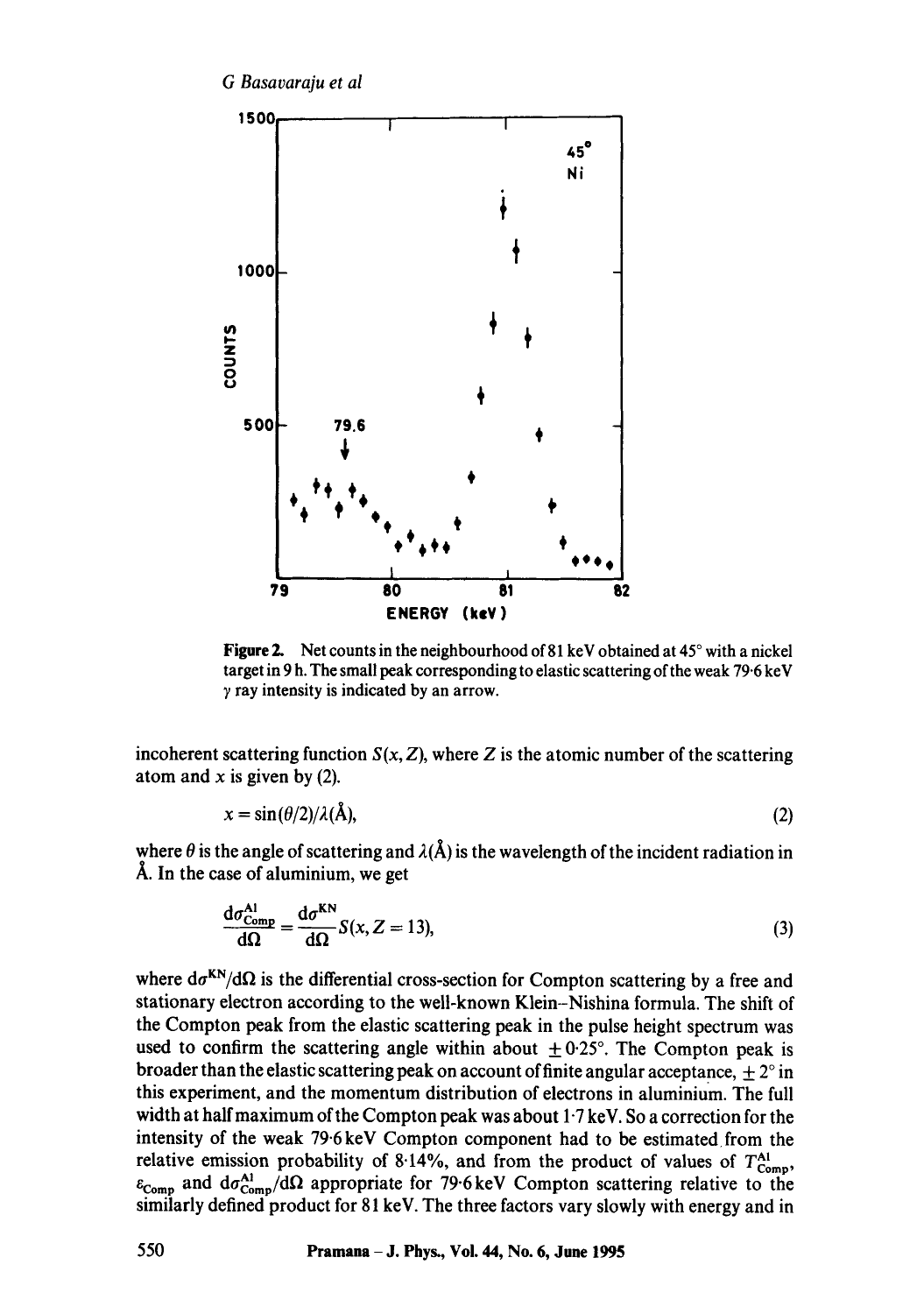

**Figure 3.** Net counts arising at 45 $^{\circ}$  from gold  $K\beta'$ , X-rays, and elastically scattered **79.6 keV and 81.0 keV y rays in 40 h. The continuous curve represents the best fit obtained by a least-squares-fitting procedure, the seven dashed curves indicating the corresponding individual contributions as described in § 3. Note the logarithmic scale for counts.** 

**a partially compensating manner. Thus the intensity of the 79.6 keV Compton peak was estimated to be about 8.2% of that in the case of 81 keV Compton scattering and**  was allowed for in the determination of  $N_{\text{Comp}}^{\text{Al}}$  in (1). The statistical error in  $N_{\text{Comp}}^{\text{Al}}$  was **less than 1% but the combined error arising from statistics, and from uncertainties associated with subtraction of the continuum and of the 79"6 keV contribution was**  conservatively estimated to be  $\pm$  5%.

**The transmission factors were calculated with the help of attenuation coefficients interpolated between the values tabulated by Storm and Israel [7]. The error in the** ratio of T factors for thin targets in reflection geometry turned out to be about  $\pm 1.5\%$ . **The relative efficiencies of the HpGe detector in the energy range of interest were**  measured with the help of relative intensities of  $K\alpha_2$ ,  $K\alpha_1$ ,  $K\beta'_1$  and  $K\beta'_2$  X-rays **obtained separately with tantalum, gold and lead targets. As in [1], the errors in the**  ratio  $\varepsilon_{81}/\varepsilon_{\text{Como}}$  were about  $\pm 3\%$ . The errors in the different ratios in eq. (1) were combined in quadrature in order to determine the errors in  $d\sigma_{el}/d\Omega$ .

The pulse height data obtained at 45° with the 25<sup>-</sup>2 mg/cm<sup>2</sup> gold target are displayed in figure 3. The 81 keV elastic scattering cross-section in the case of gold at 45° is about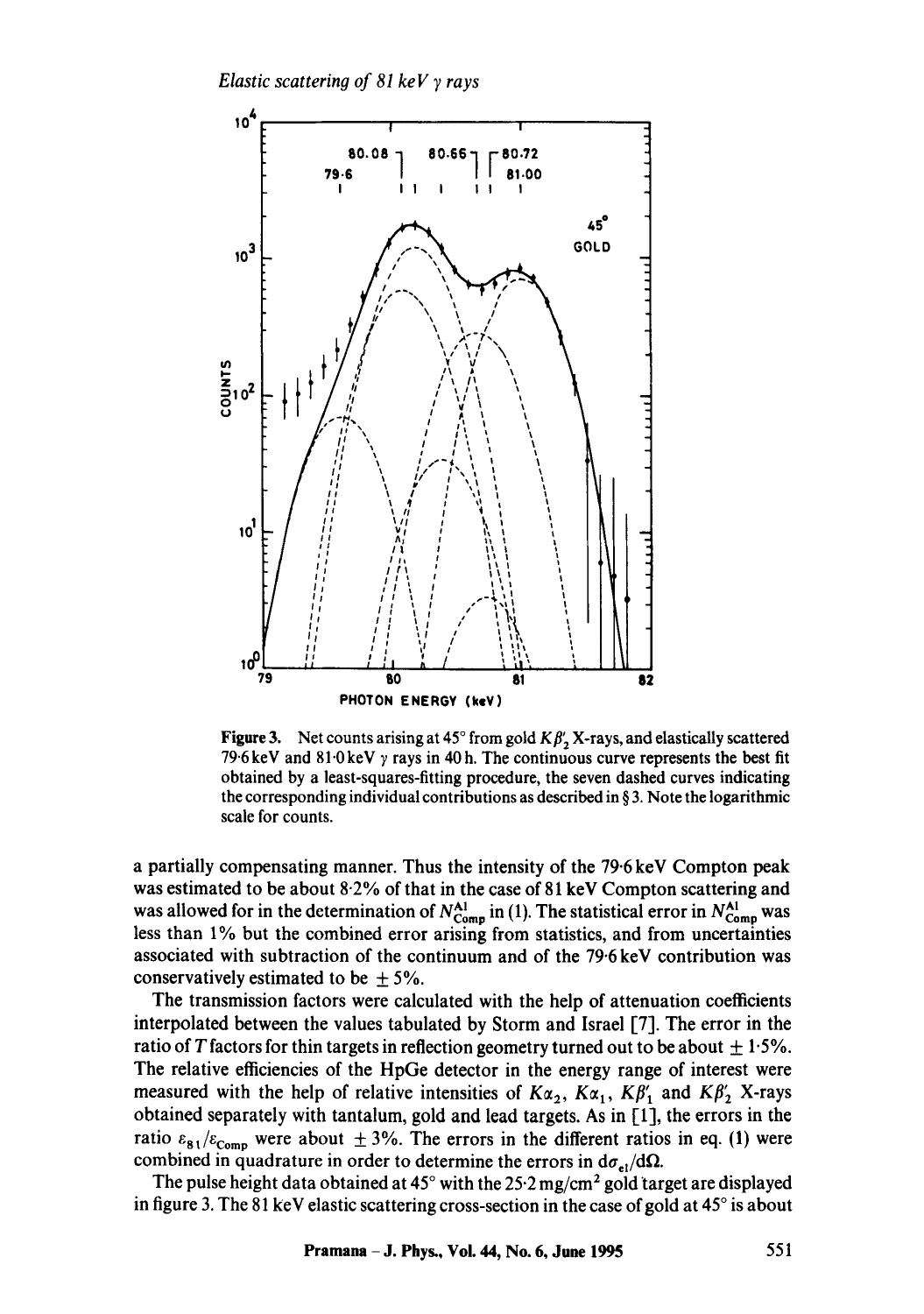# *G Basavaraju et al*

seven times larger than that at backward angles. So at  $45^\circ$ , the 81 keV elastic scattering component is quite visible even in the presence of gold  $K\beta'_{2}$  X-rays of energies between 80.08 and 80.72 keV. The relative transition probabilities for the five main  $K\beta'_{2}$ components turn out to be nearly independent of details of different relativistic theoretical models [8, 9]. So a least-squares-fitting procedure employing the known intensity ratios of the different  $K\beta'_{2}$  components and a common but adjustable pulse height FWHM was used to separate the gold data into seven Gaussians representing contributions from elastic scattering of 81 and 79.6 keV  $\gamma$  rays and gold  $K\beta'$ , X-rays. The fitted individual contributions are indicated by dashed curves. The smooth curve indicating the composite distribution is seen to be in good agreement with experimental data in the energy range of interest above 79.6 keV, the corresponding  $\chi^2$  per degree of freedom being  $0.7$ . Note that the fit to experimental data below  $79.5 \,\text{keV}$  is poor on account of the tail of the stronger  $K\beta'$  X-ray components of lower energy not included in the fitting procedure.

Independent checks of the fitting procedure were also made. For example, a similar analysis of the pulse height data spanning gold  $K\alpha_2$  and  $K\alpha_1$  X-rays of 66.990 and 68.805 keV, respectively, led to a value of 0.585  $\pm$  0.012 for the intensity ratio of  $K\alpha_2$  to  $K\alpha_1$ , X-rays, which is in agreement with theoretical calculations [8] and previous experiments [10]. Another experiment was performed with 88.03 keV  $\gamma$  rays of a <sup>109</sup>Cd source in order to excite only the five gold  $K\beta'_{2}$  X-ray components in the energy range from 79.6 to 81 keV. As expected in this case, only five Gaussians representing the  $K\beta'$ , components were adequate to give excellent fits to the pulse height distributions.

A summary of experimental and theoretical results for cross-sections is presented in table 1. The (MF + ASF) values and S matrix results  $\sigma_s$  obtained with subtraction of spurious resonances are given in columns 2 and 3, respectively. The experimental cross-sections  $\sigma_{\text{expt}}$  along with errors  $\pm \Delta$  are given in column 4 of table 1. The nature of agreement between  $\sigma_{\text{expt}}$  and  $\sigma_s$  is indicated by values of  $\chi_s^2$  in column 5, where  $\chi_s = (\sigma_{expt} - \sigma_s)/\Delta$ . Average values for the different targets of  $\chi_s^2$  and of similarly defined  $(\chi_{MF+AST})^2$  are given at the end of the caption of table 1.

# **4. Results**

The experimental results for aluminium  $(\epsilon_{\bf k} = 1.56 \,\text{keV})$  are in good agreement with the different calculated values which differ from each other by less than 2.2%. The values of  $\sigma_{\text{expt}}$  for nickel at a few angles show unexpected deviations from the (MF + ASF) or the S matrix calculations. There is good agreement between experiment and S matrix calculations in the case of tantalum and of even gold with a value of  $\varepsilon_K$  within about 275 eV of the  $\gamma$  energy. The experimental cross-sections for lead ( $\varepsilon_{\bf k} = 88.006$  keV) are in fair agreement with S matrix calculations. The  $(MF + AST)$  calculations show significant deviations from experiment in high Z cases at large angles. Except in the case of aluminium, the average values of  $(\chi_{MF+ASE})^2$  are larger than unity and are much larger than the corresponding values of  $\chi^2$ , indicating a noticeably poorer agreement of experiment with  $(MF + AST)$  calculations than with calculations based on the S matrix treatment.

# **Acknowledgement**

The work was supported in part by Grant Nos INT-91 02053 and INT-90 19385 of the US National Science Foundation under the Special Foreign Currency programme,